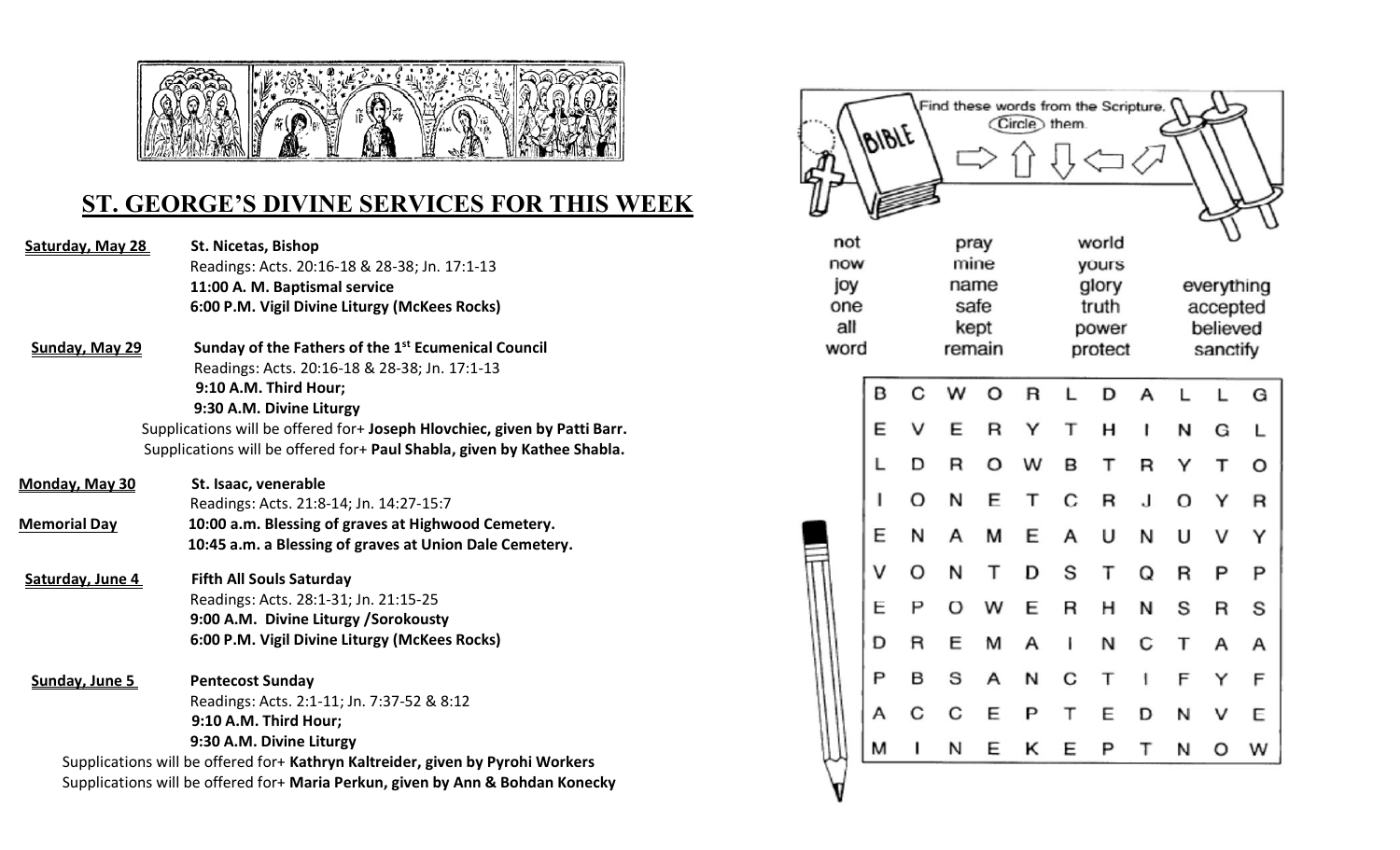## **Dear Ukrainians and our American Friends!**



Thank you very much each and every one for your continued prayers and support towards our Beloved Ukraine during this tremendous crisis — WAR in Ukraine, which was started by Russian federation several days ago. These are really difficult times for our Nation, but we believe in God's protection and in our army and all who defend our peace-loving country from Russian aggression.

Many of our friends ask how they may help.

First, your continued **prayers.** This is the most powerful weapon that may be used against enemies, and IT WORKS.

Second, your **donations**. Our Eparchy invites you to make donations to the Humanitarian Aid Fund for Ukraine. This can be done as follows:

A. You can donate through the St. George Ukrainian Catholic Church by making checks payable to "St. George Ukrainian Catholic" with memo "Humanitarian Aid Fund for Ukraine", and sending to 3455 California Avenue, Pittsburgh, PA 15212 or through [http://www.saintgeorgepittsburgh.org](about:blank) PAYPAL and make a memo "WAR VICTIMS AND HUMANITARIAN CRISIS IN UKRAINE";

B. You can donate on the St. Josaphat Eparchy website [https://stjosaphateparchy.com](about:blank) and click on Donate through PAYPAL and make a memo "WAR VICTIMS AND HUMANITARIAN CRISIS IN UKRAINE";

3. Encourage local financial and other institutions to make contributions.

4. Additionally what can be done is sharing the news and contacting The White House/President, Congress, Senators, appealing to do more sanctions and military assistance to Ukraine.

**May God bless our Heroes!** 

**May God Bless Ukraine!** 

**May God bless All of Us!**



# *May 29, 2022*

Seventh Sunday after Pascha. Sunday of the Holy Fathers of the First Ecumenical Council of Nicaea. Octoechos Tone 6. The Venerable-Martyr Theodosia the Virgin (286-305)

*Changeable Part: Pages 25-26 In the Booklet of Changeable Parts (Small white book)*

## *Announcements:*

#### **Today: Sunday of the Holy Fathers of Nicea I**

The Sunday following the Ascension of Our Lord is dedicated, in our Holy Church, to the Fathers of the First Ecumenical Council that was held in the year 325 A.D. in Nicea, a city of Bithynia. It was during this Church Council that 318 Bishops gathered and drew up a written summary of our Holy Faith, which is known to us today as the "Creed". On this Sunday let us reaffirm our faith that Christ is God and through his Body, the Church, He opens up to us the path to God, the path to holiness, the path to perfection.

#### **5 th All Souls Saturday**

On Saturday, June 4, we will have the final All Souls Saturday for this year. Divine Liturgy with the commemoration of all our departed loved ones will take place at 9:00 a.m. Please come to prayerfully remember your departed family members and loved ones as we prepare to celebrate Pentecost, the Descent of the Holy Spirit.

#### **Next Sunday: Pentecost**

Next Sunday, June 5<sup>th</sup>, is, in our Holy Church, Pentecost Sunday – the Feast of the Descent of the Holy Spirit. We will celebrate how the Holy Spirit that Christ had promised came upon his disciples on the day of Pentecost, and, how the disciples received "the power from on high." This moment has traditionally been called the birthday of the Church. As part of this celebration, we will have the Kneeling Prayers which are prescribed for this day followed by Festal Anointing-Mirovanya.